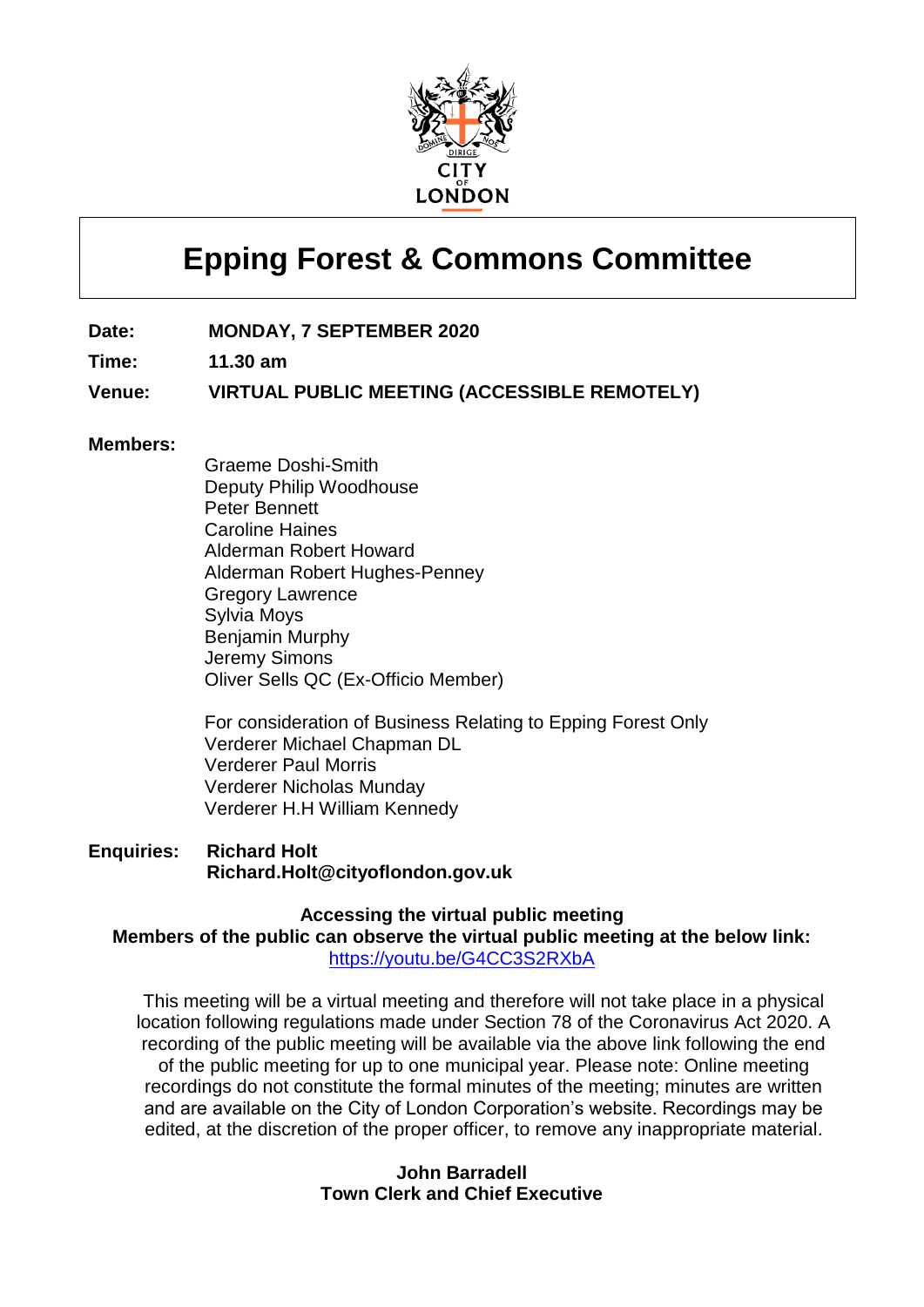# **AGENDA**

# **Part 1 - Public Agenda**

# **1. APOLOGIES**

# **2. MEMBERS' DECLARATIONS UNDER THE CODE OF CONDUCT IN RESPECT OF ITEMS ON THE AGENDA**

# **3. ORDER OF THE COURT OF COMMON COUNCIL**

To receive the Order of the Court of Common Council dated 16 July 2020 appointing the Committee and setting its Terms of Reference.

> **For Information** (Pages 1 - 2)

#### **4. ELECTION OF CHAIRMAN**

The Committee are invited to elect a Chairman in accordance with Standing Order 29.

# **5. ELECTION OF DEPUTY CHAIRMAN**

The Committee are invited to elect a Deputy Chairman in accordance with Standing Order 30.

#### **6. MINUTES**

To agree the draft public minutes and non-public of the previous meeting of the Epping Forest and Commons Committee to be held on the 6th of July 2020.

> **For Decision** (Pages 3 - 10)

# **7. 2019/20 COMMITTEE APPOINTMENTS**

Report of the Town Clerk.

**For Decision** (Pages 11 - 28)

#### **8. EPPING FOREST AND COMMONS COMMITTEE 2020 DATES**

Report of the Town Clerk.

**For Information** (Pages 29 - 30)

**For Decision**

**For Decision**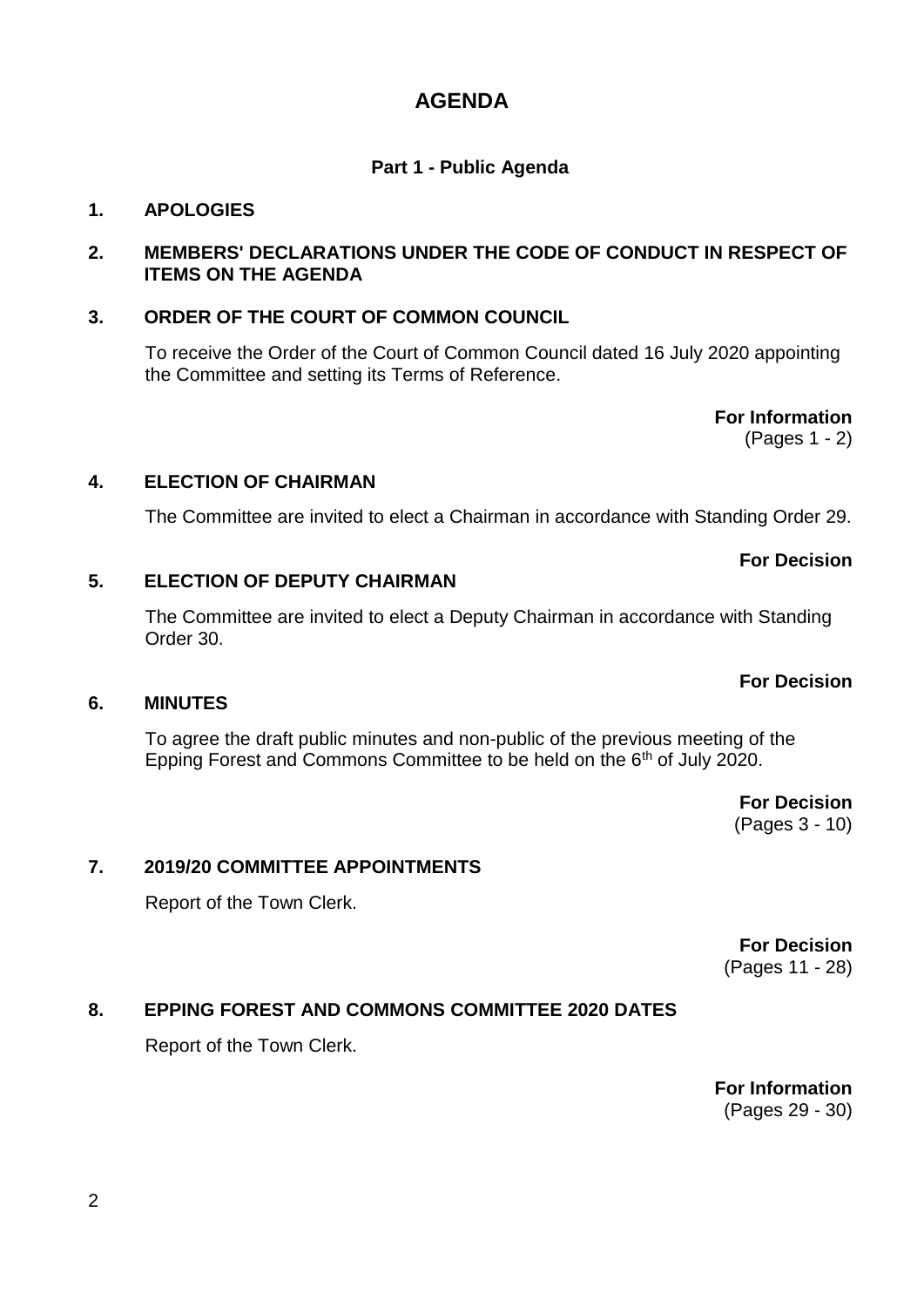# **Burnham Beeches & The Commons**

# **9. SUPERINTENDENT'S UPDATE**

Report of the Superintendent of The Commons.

**For Information**

(Pages 31 - 40)

#### **10. DRAFT MINUTES OF THE MEETING OF THE BURNHAM BEECHES AND STOKE COMMON CONSULTATION GROUP 18TH AUGUST 2020**

To receive the draft minutes of the meeting of the Burnham Beeches and Stoke Common Consultation Group held on the 18<sup>th</sup> of August 2020.

> **For Information** (Pages 41 - 44)

#### **11. TIMETABLE UPDATE - PRODUCTION OF NEW MANAGEMENT PLANS AND ASSOCIATED PUBLIC CONSULTATION - KENLEY COMMON, COULSDON COMMON, RIDDLESDOWN AND FARTHING DOWNS/NEW HILL**

Report of the Director of Open Spaces.

**For Decision** (Pages 45 - 50)

#### **12. PROPOSAL TO EXTEND THE USE OF PUBLIC SPACES PROTECTION ORDERS AT BURNHAM BEECHES - OUTCOME OF THE PUBLIC CONSULTATION PROCESS**

Report of the Director of Open Spaces.

**For Decision** (Pages 51 - 62)

# **Epping Forest**

#### **13. SUPERINTENDENT'S UPDATE**

Report of the Superintendent of Epping Forest.

**For Information** (Pages 63 - 94)

#### **14. DRAFT MINUTES OF THE EPPING FOREST CONSULTATIVE COMMITTEE**

To receive the draft minutes of the Epping Forest Consultative Committee held on the 24th of June 2020.

> **For Information** (Pages 95 - 100)